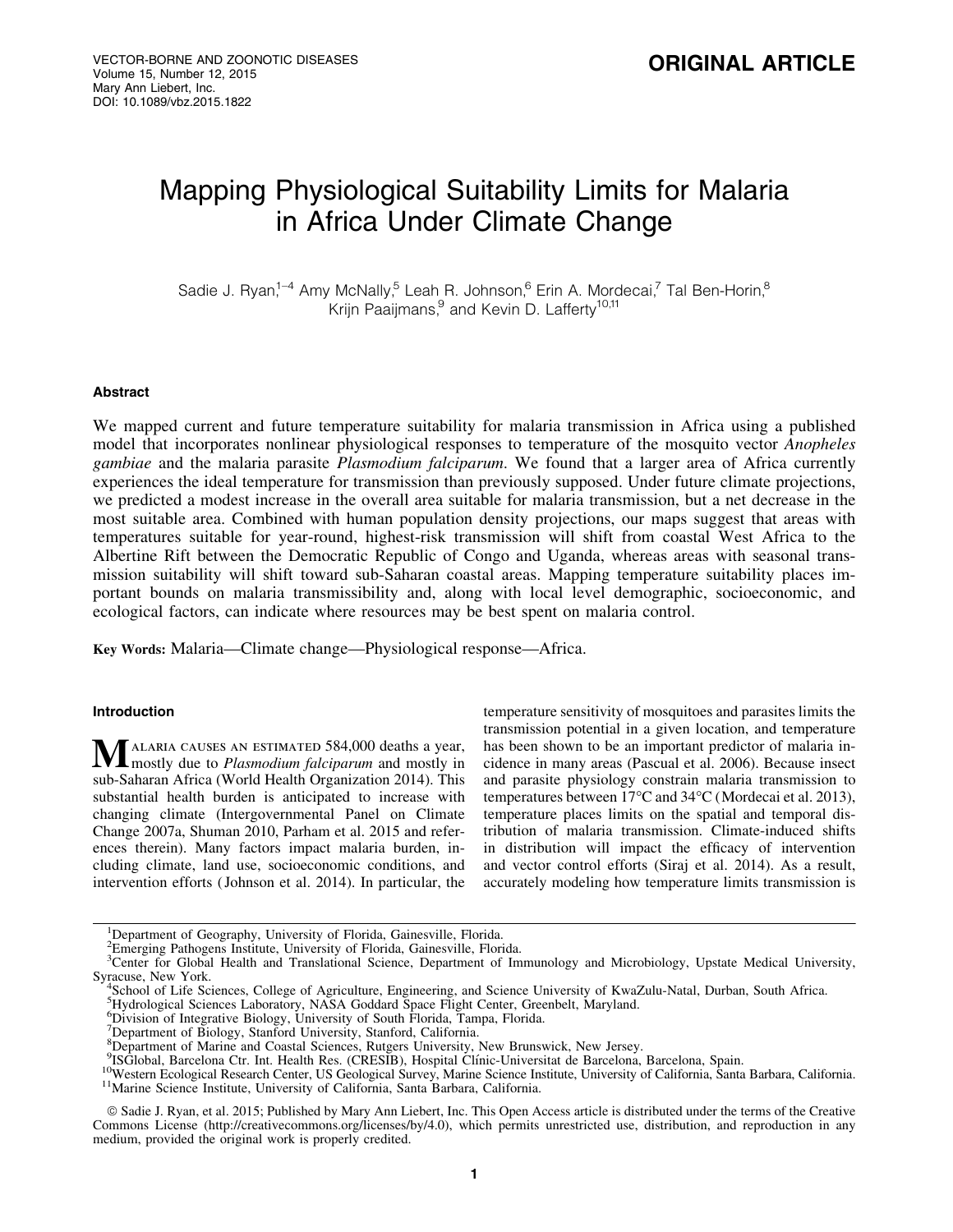

FIG. 1. Areas with mean monthly temperatures suitable for malaria transmission as predicted by the model of Mordecai et al. (2013). Suitability is shown under the current climate (see Materials and Methods), on a blue–red scale, from too cold for transmission (blue), through peak optimal transmission (white), to too hot for transmission (red). The aridity mask, where the area is unsuitable for mosquito development, is shown in grey and centered on the Sahara desert. (*Inset*) The area of land (in  $km^2 \times 10^6$ ) in each month, within each quantile of transmission suitability, as described in the text.

essential to our understanding of the current and future distribution of malaria on the landscape (Snow et al. 1996).

Control measures can interrupt malaria transmission where climate conditions are suitable (Gething et al. 2010), making it difficult to predict climate suitability for transmission using statistical models of observed malaria transmission (human case data). An alternative is to use physiological (or process-based) models of transmission that explicitly link environmental drivers, in this case temperature, with transmission potential, to build maps of suitability. Mordecai et al. (2013) proposed a physiological model to assess the range of temperatures most suitable for malaria transmission. Specifically, the model incorporated the thermal ecology of anopheline mosquitoes (particularly *Anopheles gambiae*, the major vector of malaria in Africa) and *P. falciparum,* the major malaria parasite. This model included biologically relevant unimodal physiological responses of all entomological and parasite life history traits to temperature, derived from empirical data. Including these explicit thermal responses reduced the predicted optimal temperature for malaria transmission by  $6^{\circ}$ C from previous model estimates—from 31 $^{\circ}$ C to 25 $^{\circ}$ C. Additionally, the predicted lower bounds for transmission decreased from around  $20^{\circ}$ C to 17 $^{\circ}$ C, and the upper bounds

decreased from 40°C to 34°C (Mordecai et al. 2013). Model predictions aligned closely with climate-matched field observations of the entomological inoculation rate (EIR,  $n = 122$ ), over a period of 40 years (Fig. 2 in Mordecai et al. 2013,).

These differences in temperature limits should alter predicted spatial patterns of malaria transmissibility as the climate changes. More specifically, this model alters predictions of where climate both promotes and prevents transmission (Lafferty 2009, Rohr et al. 2011). Process-based models generate suitability predictions that are independent of observed prevalence data (rather than fitted to it) and not confounded by control efforts or socioeconomic factors. Thus, this model provides a baseline prediction for the impacts of temperature in determining large-scale patterns of malaria transmissibility, to which more local effects (*e.g*., water availability, topography, or control measures) can be added to improve predictions.

On the basis of the Mordecai et al. (2013) model, we mapped malaria temperature suitability, seasonality, and transmission duration under current and predicted future climate scenarios, incorporating restrictions on moisture availability. We then combined these with human population density estimates to emphasize changes in the relative risk of changing temperatures to human populations living in areas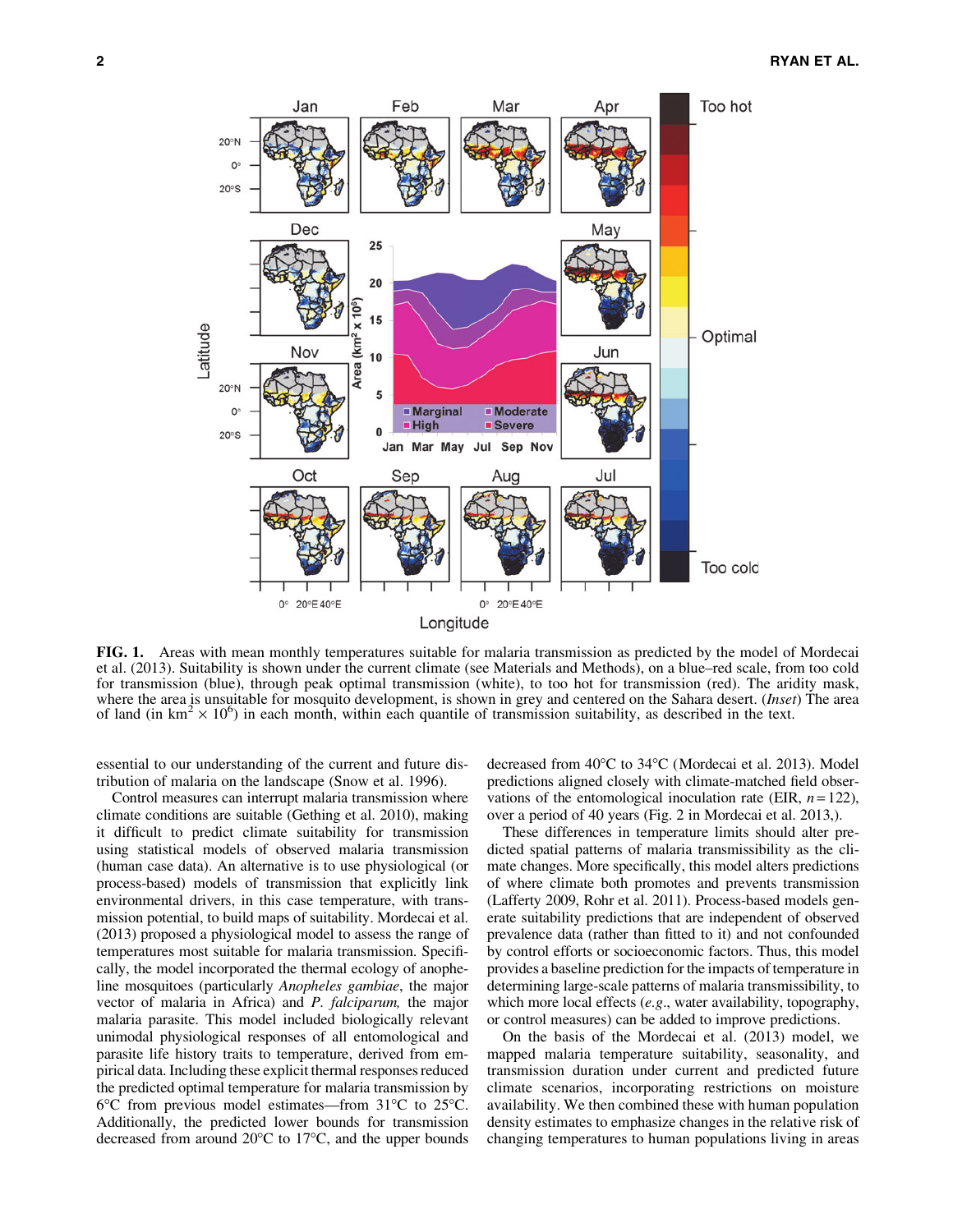

FIG. 2. Duration of temperatures suitable for malaria transmission. Duration of malaria season is given as the number of continuous months suitable for transmission, for the top 25% of suitability (most, a and b) and the full 100% range (suitable, b and d), as predicted by the Mordecai et al. (2013) model, in current (a and b) and 2080 (c and d) climate conditions.

suitable for malaria transmission. We did not measure absolute transmission risk because other factors, including socioeconomic conditions, urbanization, and control measures, affect the realized transmission rate (Gething et al. 2010). We mapped the relative intensity of conditions for transmission, because when conditions are highly suitable for transmission, transmission rate may not strongly correlate with prevalence (Beier et al. 1999) but will likely be mediated by human exposure behavior.

### Materials and Methods

#### Mapping thermal suitability

The Mordecai et al. (2013) model measured transmission using  $R_0$ , the number of secondary infections expected when an infected individual enters a fully susceptible population. The model is an extension of the classic Kermack– McKendrick model, and  $R_0$  is given by:

$$
R_0 = \sqrt{\frac{M}{Nr} \frac{a^2bc \exp(-\mu/PDR)}{\mu}}
$$

where *N*, human population size; *a*, per-mosquito biting rate, or mean oviposition time<sup>-1</sup>. *bc*, vector competence;  $\mu$ , mosquito mortality rate; PDR, parasite development rate; and *M*, mosquito population size (which is itself determined by mosquito fecundity, development rate, and adult and egg/ juvenile survival). All vector and parasite traits are assumed to depend on temperature and are modeled with hump-shaped responses fit to laboratory data. Human population density and human recovery rate (*r*) from malaria are assumed to be temperature independent. When these are combined in the model, the result is a prediction curve of how  $R_0$  should vary across temperatures (Mordecai et al. 2013).

We describe the predicted proportion of optimal  $R_0$  using quantiles capturing most (top 25%), high (25–50%), moderate (50–75%), and marginal (75—100%) suitability. These quantiles describe the proximity of temperatures to the optimal transmission temperature, *i.e*., the relative transmission risk, which we refer to as relative  $R_0$ . The top three quantiles (0–75%) correspond to temperatures that promote malaria, whereas the last (marginal) likely limits transmission. To demonstrate the effects of nonlinear thermal responses, we compared the results with models that used the thermal responses from a previous mechanistic transmission model (Parham and Michael 2010).

The thermal response models were used to predict relative *R0* as a function of temperature and mapped onto temperature at 0.01°C increments using a geographic WGS84 (decimal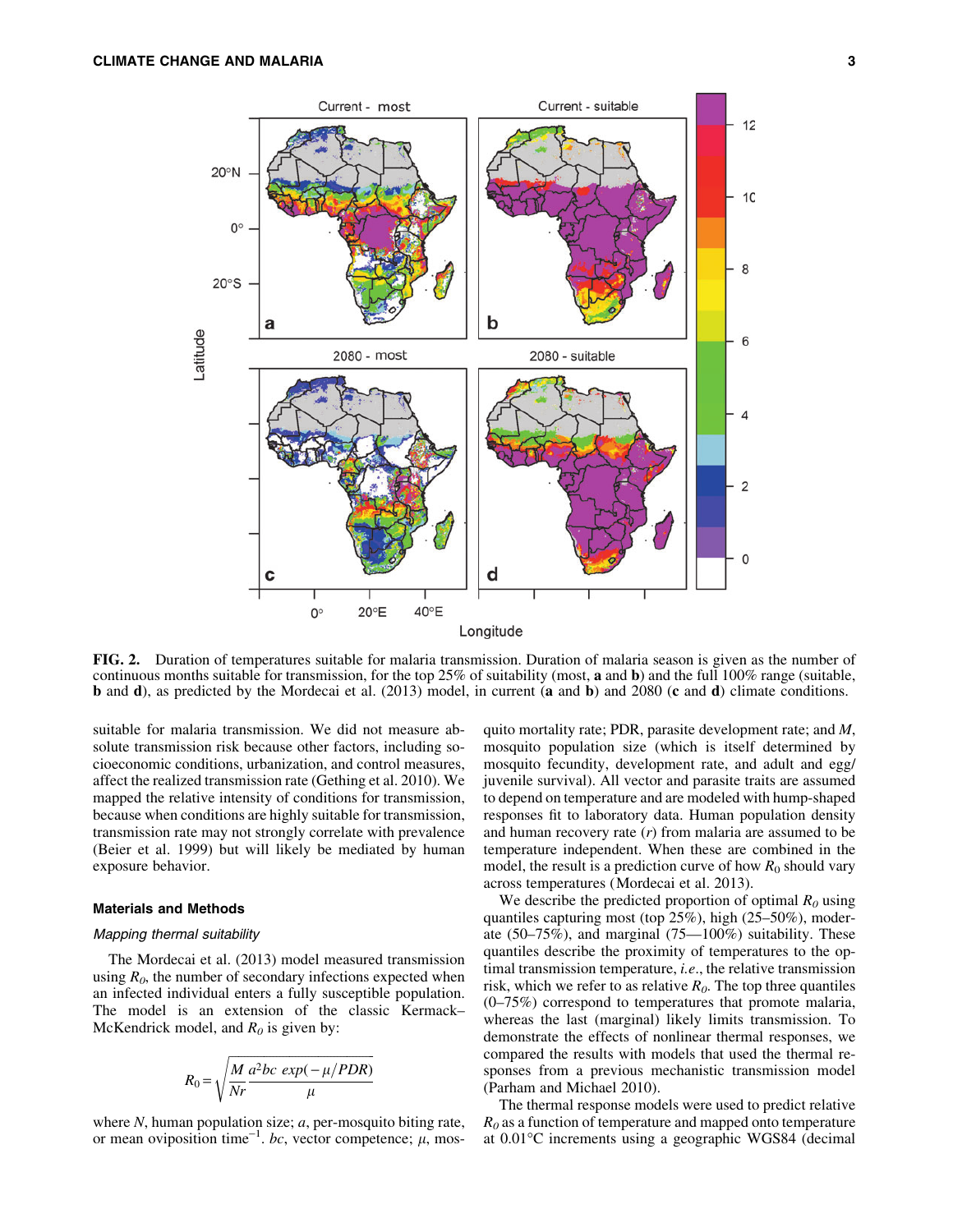degree) projection map of the African continent. Because moisture availability also limits mosquito survival, we masked areas that are too dry for too long for mosquitoes to develop and survive, based on the Normalized Difference Vegetation Index (NDVI), sensu Suzuki et al. (2006), (see below). We then queried the map for suitability quantiles and calculated their areas. We used the statistical program R (R Core Team 2014) for our analyses; specifically, we used the packages raster, sp, maptools, and rgdal to import and manipulate raster data as R objects, and rasterVis, lattice, latticeExtra, and ColorSpace to create our visualizations.

#### Climate data

We used global monthly mean temperatures for the current climatic period (to 2000), calculated at a 30 arcsec resolution from WorldClim (Hijmans et al. 2005), and clipped to the African continent. For future climate predictions, we used HadCM3 climate projections for 2020, 2050, and 2080 and selected SRES A1B emission scenarios, downscaled using the delta method (Ramirez and Jarvis 2008). The A1B scenario falls in the center of projections of anthropogenic emissions and makes a general assumption of continuing globalization (Intergovernmental Panel on Climate Change 2007b), while avoiding extremes. The delta method uses the long-term monthly mean of temperature generated by the HadCM3 global climate model to calculate anomalies for the generated time series (Ramirez and Jarvis 2008), which are applied to higher-resolution temperature surfaces from WorldClim. We chose this method for its simplicity and sufficiency for continental level intermodel comparison. We aggregated the 5 arcmin  $(\sim 0.083^{\circ})$  data to  $0.1^{\circ}$  to match the data used to project the  $R_0$  models.

#### Aridity mask

We defined moisture availability using thresholds of vegetation greenness, similar to the approach used by Guerra et al. (2008) and following work by Suzuki et al. (2006). Recent work by Baeza et al. (2011) has shown that NDVI is a good predictor of malaria prevalence, typically better than rainfall when irrigation levels are low to moderate. Using NDVI allowed us to retain pockets of suitable transmission conditions such as river tributaries or irrigated land where transmission may be supported, while eliminating areas that are too dry for too long to support mosquito populations, regardless of temperature regime (Gething et al. 2011, Guerra et al. 2008, 2010). Differences in rainfall within sufficiently humid regions may impact transmission, but NDVI has been shown to be a stronger predictor than precipitation for large geographic areas (Baeza et al. 2011). We created pixel-wise monthly mean NDVI values from the USGS eMODIS product ( Jenkerson et al. 2010), using dekadal (10-day interval) data from 2001–2011 for the African continent from the Famine Early Warning System Network (FEWS NET) data portal (http://earlywarning.usgs.gov/ fews/africa/index.php), aggregated from 250 meters to 0.1 degree resolution. We masked out pixels that did not have at least two consecutive months of NDVI above 0.125; this is slightly more conservative than the 0.1 limit of Suzuki et al. (2006).

## Population risk projections

To estimate the population at risk for transmission, we used population projection data for 2015 from the Gridded Populations of the World (GPW) version 3.0 (CIESIN, 2005), and the Global Rural Urban Mapping Project (GRUMP) Urban extents layer (CIESIN, 2011). We resampled the projected malaria model and urban extents to the GPW resolution (2.5 arcmin) using bilinear interpolation. To visualize the impact of malaria shift and population density, we first scaled malaria season duration  $(0-12 \text{ months})$  to a  $0-1$  scale and logtransformed population density for ease of visualization. Malaria transmission ceases to be a function of the environment in high-density urban areas (Gething et al. 2011), so we excluded these from our analysis with the GRUMP data by simply masking out the areas described as urban extents.

## **Results**

#### Current suitability

The seasonal changes in malaria transmission suitability as maps of relative  $R_0$  for each month of the year are illustrated in Figure 1. This is contrasted with an illustration of the same maps generated for a previous model (Parham and Michael 2010; Fig. S1) (Supplementary Data are available at www.liebertonline/ vbz/). We compared the land area in each suitability category each month between the two models (Fig. 1, inset, and Fig. S1, inset). The area currently containing the most suitable transmission (top 25%) by month in the map of Mordecai et al. (2013) ranges from 5.8 to 10.9 million  $km^2$  (Fig. 1, inset). In the previous model, this ranged from  $13,000 \text{ km}^2$  to 4.9 million km<sup>2</sup> (Fig. 1S); this difference is due to the large expanse of moderate suitable temperatures captured in the new model.

#### Duration of the transmission season

Much of Africa is predicted to currently be at least marginally suitable for transmission year-round (Fig. 2b), whereas much of Central Africa is in the most suitable quantile year-round (Fig. 2a). This closely matches independent predictions by Mapping Malaria Risk in Africa (MARA) (Tanser et al. 2003) and Malaria Atlas Project (MAP) (Gething et al. 2010, 2011).

#### Predicted future suitability

The area projected to be suitable for any level of malaria transmission for one or more months modestly increased over time in the Mordecai et al. (2013) model (Fig. 3). This differs considerably from predictions from the prior model, which predicts steady increase (Fig. S2). In contrast, current highly suitable areas, such as central and western Africa (Fig. 4), are predicted to become less suitable with warming.

In the future scenarios, the area with temperatures most suitable for year-round (12 months) transmission contracted (Fig. 2a vs. 2c). In particular, there was a reduction in the total land area with temperatures suitable for high year-round transmission. The hotspot of most suitable temperatures year round shifted from central Africa to the Albertine Rift region in the East, and to Angola, Gabon, and Cameroon in the West by 2080. Western Africa, particularly along the coast of Ghana, ceased to have optimal temperatures for year-round transmission. Future temperatures are predicted to promote a mix of episodic most and high transmission due to warmer temperatures exceeding the upper limit of 34°C for transmission. In contrast, high seasonal transmission potential (4–8 months) expanded throughout southern Africa and Madagascar (Fig. 2).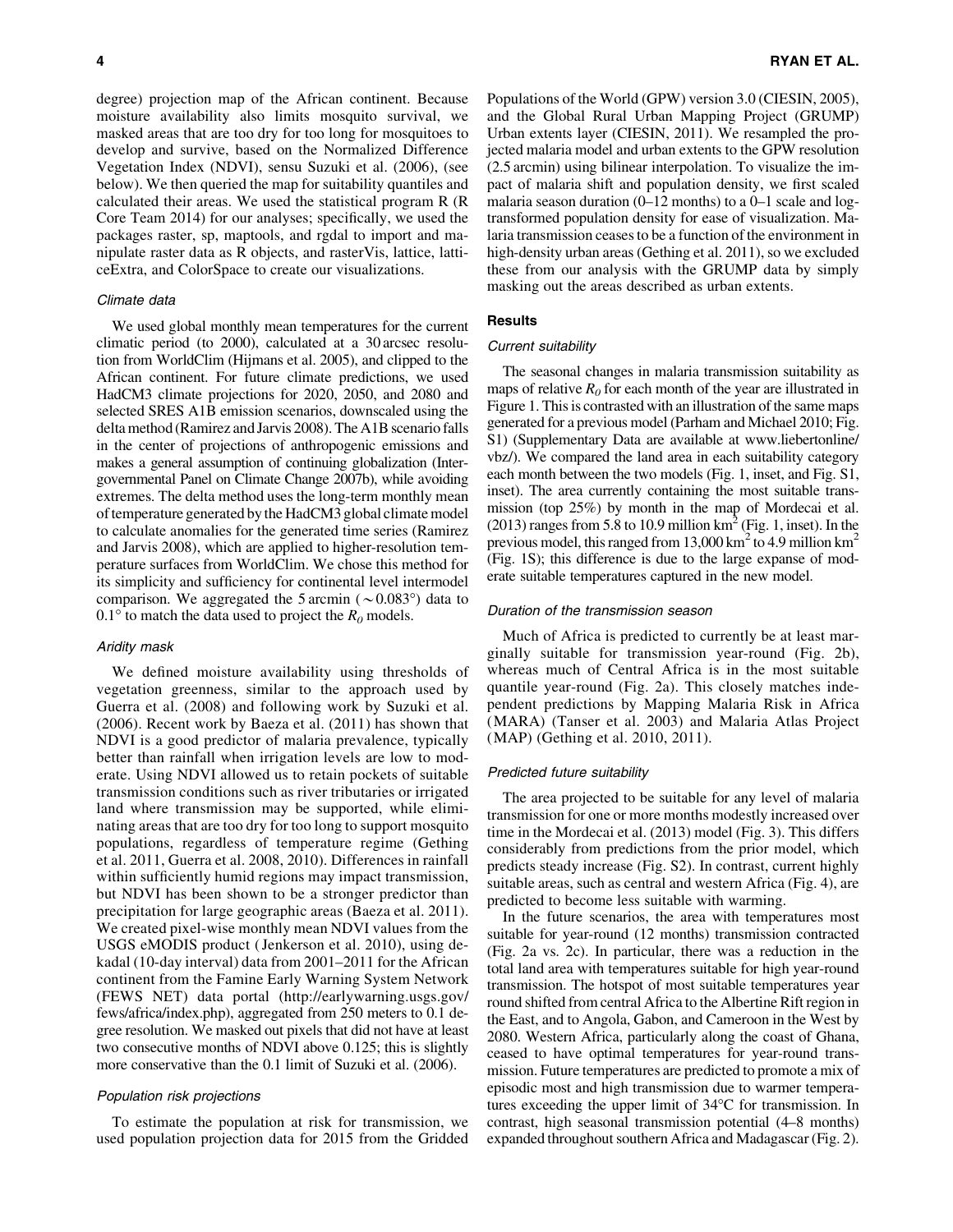

FIG. 3. The area of land on the African continent contained within each quantile for temperature suitability for transmission. Suitability area quantiles averaged across months are shown as predicted by the Mordecai et al. (2013) model for current and future (A1B) climate scenarios—2020, 2050, and 2080—as described in Methods and Materials.

#### Population risk mapping

Our population risk map highlights hotspots where high population density overlaps with long season length with most transmission potential (Fig. 4). Specifically, the current year-round most suitable and densely populated Ghana coast of western Africa was predicted to become more seasonal and less suitable for transmission, whereas this high-density, year-round, most suitable hotspot is predicted to shift to the Albertine Rift border of Western Uganda (Fig. 4).

#### **Discussion**

Maps based on a model with realistic assumptions about thermal physiology of anopheline mosquitoes made novel predictions about the relationship between climate change and malaria transmission suitability. Specifically, temperatures across a large area of Africa are currently more suitable for malaria transmission than previously estimated. Because this revised optimal temperature  $(25^{\circ}C)$  is much closer to current temperature conditions across much of Africa, future warming may reduce transmission suitability in regions where transmission is currently high. Still, temperatures across large parts of the continent will become more suitable for transmission overall under future climate scenarios, and the areas where low temperature completely prevents malaria transmission will contract. These contrasting patterns arise from the unimodal relationship between malaria transmission and temperature.

Our map shows that most of Africa now has temperatures suitable for malaria transmission to some degree throughout the year. In fact, some regions are already beyond the thermal optimum for transmission, particularly just south of the Sahara (Figs. 1 and 2b). Suitability also varies seasonally (Fig. 1)—in March through June, the total most suitable area (top quantile) is smaller (Fig. 1, inset) because it is too hot in the north (Fig. 1, red color in maps) and too cold in the south (Fig. 1, blue color in maps). By contrast, much of the continent is most suitable from November through February. Furthermore, the new maps capture the current observed transmission in cooler regions where malaria is an ongoing concern, such as the KwaZulu-Natal region of South Africa (Kleinschmidt et al. 2001, Barnes et al. 2005). A map based on previous linear thermal responses predicted that most regions of Africa are currently cooler than optimum for transmission, with transmissibility peaking in April (Fig. S1).

By incorporating empirical findings that malaria transmission is optimal under moderate temperatures, and transmission potential declines at hot temperatures, our model generates nuanced predictions of current and future temperature suitability. For example, although the model predicts a small increase in the amount of geographic area with temperature suitable for any transmission by 2080, it also predicts a reduction in the area with temperature most suitable for transmission. Areas predicted to become newly suitable for transmission could face challenges to vector control and health infrastructure to mitigate increased transmission risk. Moreover, some of these predicted areas also coincide with



FIG. 4. Potential population at risk for most suitable malaria transmission temperatures (top 25%), under current (a) 2020 (b), 2050 (c), and 2080 (d) climate projections, where risk is measured as a combined scale of change in transmission suitability duration (0–12 months), scaled 0–1, and population density (log-transformed). Areas circumscribed in red describe ''hotspots'' of coincident high population density and year-round most optimal transmission.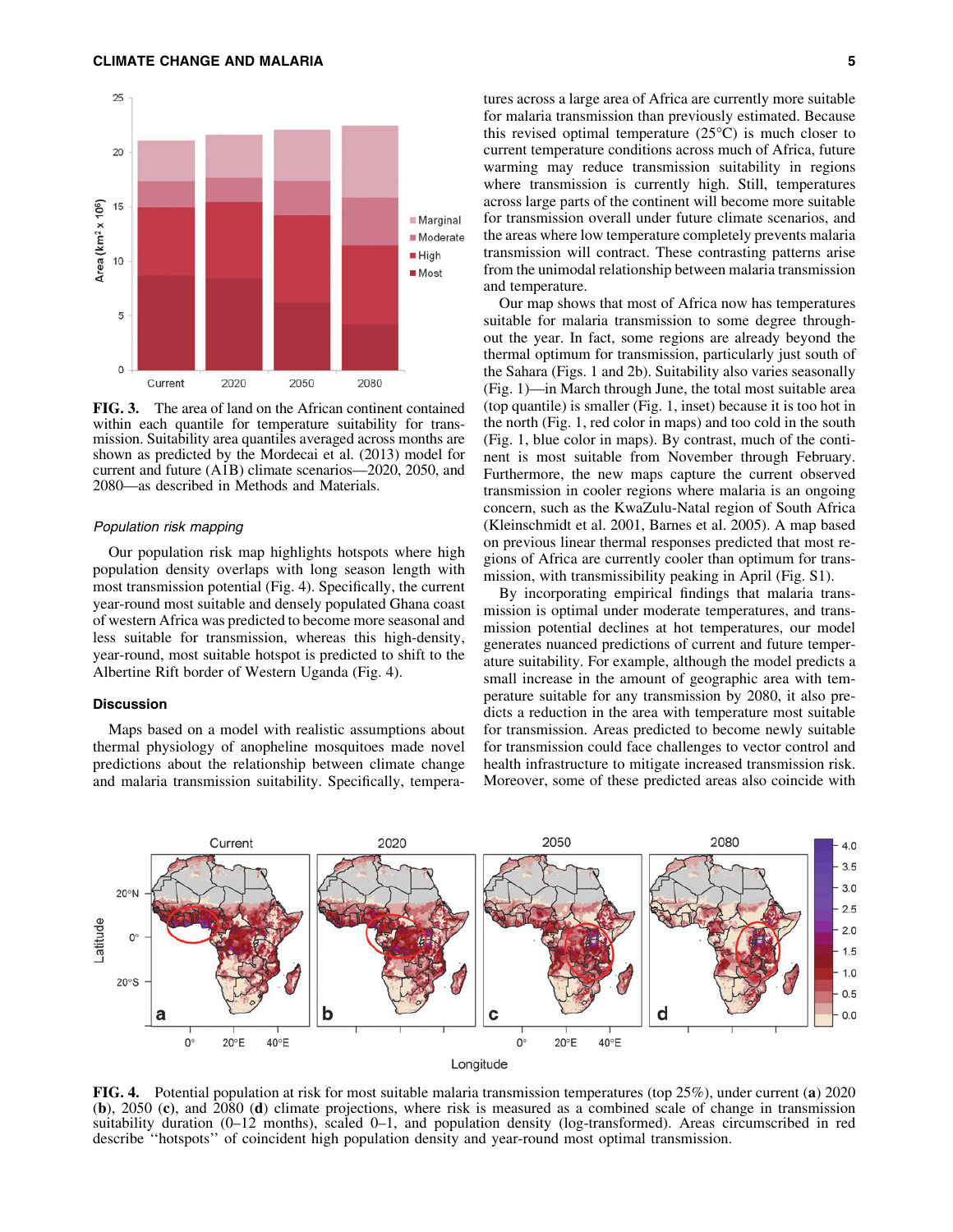centers of high population density, such as Western Uganda, suggesting large predicted geographic shifts in the number of people living where conditions are most suitable for transmission Africa.

Our seasonal duration model of the most suitable transmission quantile was visually similar to the MARA map (MARA/ARMA, 1999). In contrast, our 100% range map of suitability predicts a much larger area of 12-month suitability, because it captures all areas where malaria transmission is not excluded for a full 12 months. Our map predictions differ from the MARA map in several regions, specifically in the Horn of Africa and in southern Africa; we find suitability where it is not predicted by MARA. These differences almost certainly reflect factors other than temperature, including different assumptions about humidity. In the MARA model specifications, full suitability in southern Africa (*i.e*., south of 8° latitude) was only achieved if an area experienced temperatures above 6°C and 80 mm or more of rain for at least 5 months (Guerra 2007), a strict multivariate limit. This limit is used to focus MARA maps on endemic malaria areas, which is only a subset of what we considered.

Other recent maps that focus specifically on areas in Africa suitable for epidemic (episodic) malaria (Grover-Kopec et al. 2005) match well with our predicted areas of lower transmission (lower suitability, short season). Our current predictions (Fig. 2a) correspond broadly with current *P. falciparum* parasite prevalence measured in children ages 2– 10 (see Fig. 2 in Noor et al. 2014). A temperature-only suitability map based only on the duration of sporogony for *P. falciparum*, developed by Guerra (2007) as a step in a larger modeling process indicates that all of Africa could potentially be suitable for the malaria parasite (see Fig. 6.6 in Guerra 2007), in line with our ''marginally suitable'' or largest range limit. Our model also broadly corroborates predictions of current and future *A. gambiae* range in Africa using an ecological niche model (Peterson 2009). Because each malaria or vector mapping project discussed used slightly different criteria, we cannot expect these maps to correspond exactly. Other approaches, such as those that rely on empirical transmission data, could inadequately capture conditions that influence transmission in areas with human populations that are too small to sustain malaria or where data collection effort is too low to capture intermittent transmission. The challenges in understanding why each approach results in different predicted patterns highlight the need to make the mapping process more transparent across studies so they can be compared more directly ( Johnson et al. 2014).

Our maps suggest that projected climate change could lead to a large decrease in the population at highest risk for malaria transmission. Future shifts in population density will affect the distribution of people living where temperatures are suitable for malaria transmission, and this distribution might also respond directly to changes in climate or malaria transmission. However, we emphasize that the Mordecai et al. (2013) model predicts that optimum transmission temperatures are cooler than in previous models. Given the predicted geographic shifts of these moderate temperatures, it is likely that the optimal transmission temperature and high population density will continue to coincide. Finally, our predicted transmission suitability under climate change is limited to the predictive quality of the climate model we use; understanding the importance of assumptions underlying climate change scenarios would require repeating the analyses described here under different climate regimes.

We still need a better understanding of the behavior and physiology of local mosquito and parasite populations and their climate space. One thermal performance curve cannot capture the full breadth of thermal response behavior of all mosquito and parasite populations across Africa. Ectothermic populations differ in their responses to temperature within species, due to adaptation of local populations to prevailing local conditions (Angilletta et al. 2002), which may affect their capability to cope with climatic change (Sternberg and Thomas 2014). Moreover, the actual temperatures that vectors and parasites experience can differ considerably from standard weather station data (Cator et al. 2013), in part because mosquitoes can thermoregulate behaviorally (Blanford et al. 2009) and avoid extreme temperatures (Kirby and Lindsay 2004). Temperature variation (*e.g*., daily temperature variation) may also be important for making more accurate local predictions, but we do not expect it to affect our general predictions for relative suitability. While daily fluctuations have been shown to affect mosquito and parasite development (Paaijmans et al. 2010), this occurs mostly at the tails (upper and lower boundaries) of the range. Blanford et al. (2013) found that these temperature variations averaged over a month performed just as well as daily fluctuations for estimating biological rates. Nonetheless, local studies on mosquito physiology and behavior, combined with microclimatic measurements, will allow us to determine how climate, climate variability, and climate extremes eventually affect disease transmission at a finer scale (Altizer et al. 2013).

Our approach focuses on determining how temperature impacts broad geographic patterns of malaria transmission potential. Spatial regression models incorporating many other environmental and socioeconomic covariates, such as atmospheric humidity, rainfall, or bed-net availability, could further enhance predictions at a local scale. Our model assesses the direct influence of temperature on transmission mechanistically. Thus, our results complement statistical models derived from field data to inform why malaria is excluded in some regions and highly prevalent in others. It can also serve as a baseline for predicting future suitability, as mechanistic models are useful for predicting outside the range of current data than traditional regression-based approaches (Rogers and Randolph 2006, Bayarri et al. 2009). This framework allows us to disentangle the effects of other important factors, such as land use and disease control efforts (Gething et al. 2010), to better predict transmission risk in the field.

We note that the timescale at which climate change may affect the distribution of suitability does not necessarily match that of health intervention planning. However, this suitability map can inform current allocation of intervention under current climate conditions by highlighting areas that perhaps were not previously identified as seasonally suitable or by distinguishing endemic suitability and epidemic suitability. Given that the types of intervention and control differ in these contrasting scenarios, and that resistance can emerge in more episodic areas, we think this map is of value to planning. Most importantly, with accurate suitability predictions and appropriate planning for potential geographic shifts in risk, an increase in transmission suitability does not have to increase malaria cases.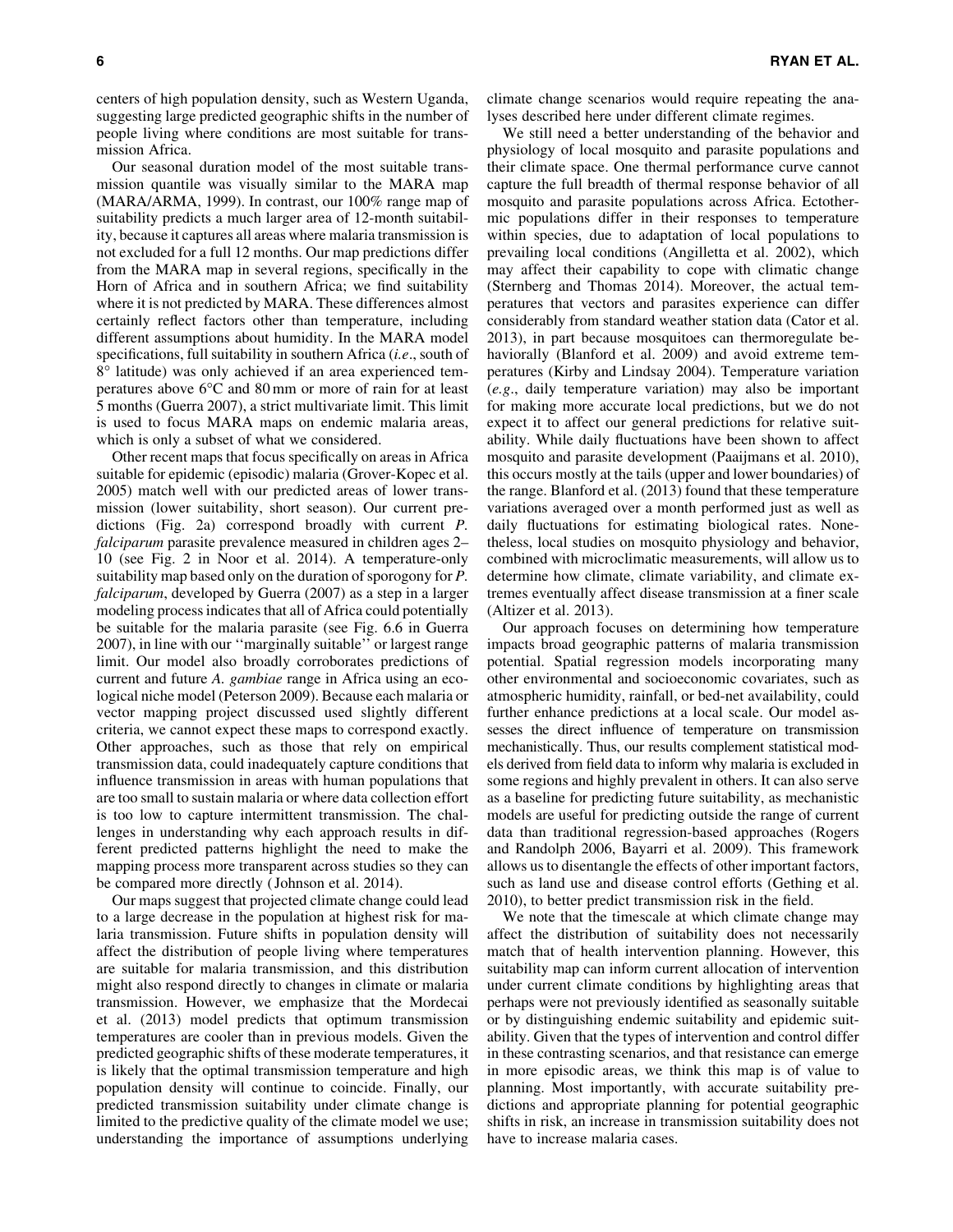#### Acknowledgments

This work was conducted as a part of the Malaria and Climate Change Working Group supported by the Luce Environmental Science to Solutions Fellowship and the National Center for Ecological Analysis and Synthesis, a Center funded by the National Science Foundation (grant no. EF-0553768), the University of California, Santa Barbara, and the State of California. Greg Husak and Bobby Gramacy provided input on data acquisition. E.A.M. was supported by a National Science Foundation Postdoctoral Research Fellowship in Biology (DBI-1202892). Any use of trade, product, website, or firm names in this publication is for descriptive purposes only and does not imply endorsement by the US Government.

## Author Disclosure Statement

No competing financial interests exist

#### **References**

- Altizer S, Ostfeld RS, Johnson PTJ, Kutz S, et al. Climate change and infectious diseases: From evidence to a predictive framework. Science 2013; 341:514–519.
- Angilletta MJ Jr, Niewiarowski PH, Navas CA. The evolution of thermal physiology in ectotherms. J Therm Biol 2002; 27: 249–268.
- Baeza A, Bouma MJ, Dobson AP, Dhiman R, et al. Climate forcing and desert malaria: The effect of irrigation. Malar J 2011; 10:190.
- Barnes KI, Durrheim DN, Little F, Jackson A, et al. Effect of Artemether-Lumefantrine policy and improved vector control on malaria burden in KwaZulu-Natal, South Africa. PLoS Med 2005; 2:e330.
- Bayarri, MJ, Berger JO, Calder ES, Dalbey K, et al. Using statistical and computer models to quantify volcanic hazards. Technometrics 2009; 51(4).
- Beier JC, Killeen GF, Githure JI. Short report: Entomologic inoculation rates and *Plasmodium falciparum* malaria prevalence in Africa. Am J Trop Med 1999; 61:109–113.
- Blanford JI, Blanford S, Crane RG, Mann ME, et al. Implications of temperature variation for malaria parasite development across Africa. Sci Rep 2013; 3:1300.
- Blanford S, Read A, Thomas M. Thermal behaviour of *Anopheles stephensi* in response to infection with malaria and fungal entomopathogens. Malar J 2009; 8:72.
- Cator LJ, Thomas S, Paaijmans KP, Ravishankaran S, et al. Characterizing microclimate in urban malaria transmission settings: A case study from Chennai, India. Malar J 2013; 12:1–10.
- Center for International Earth Science Information Network (CIESIN)/Columbia University, and Centro Internacional de Agricultura Tropical (CIAT). GPWv3. Gridded Population of the World, version 3 (GPWv3): Population Density Grid, Future Estimates. 2005. http://sedac.ciesin.columbia.edu/data/set/ gpw-v3-population-density-future-estimates
- Center for International Earth Science Information Network (CIESIN)/Columbia University, International Food Policy Research Institute (IFPRI). Global Rural-Urban Mapping Project, Version 1 (GRUMPv1): Urban Extents Grid. 2011. http://sedac.ciesin.columbia.edu/data/set/grump-v1-urbanextents/
- Gething PW, Smith DL, Patil AP, Tatem AJ, et al. Climate change and the global malaria recession. Nature 2010; 465:342–345.
- Gething PW, Van Boeckel TP, Smith DL, Guerra CA, et al. Modelling the global constraints of temperature on transmission of *Plasmodium falciparum* and *P. vivax*. Parasit Vectors 2011; 4:92.
- Grover-Kopec E, Kawano M, Klaver RW, Blumenthal B, et al. An online operational rainfall-monitoring resource for epidemic malaria early warning systems in Africa. Malar J 2005; 4:6.
- Guerra CA. Mapping the contemporary global distribution limits of malaria using empirical data and expert opinion. Dphil, University of Oxford, 2007.
- Guerra CA, Gikandi PW, Tatem AJ, Noor AM, et al. The limits and intensity of *Plasmodium falciparum* transmission: Implications for malaria control and elimination worldwide. PloS Med 2008; 5:300–311.
- Guerra CA, Howes RE, Patil AP, Gething PW, et al. The international limits and population at risk of *Plasmodium vivax* transmission in 2009. PLoS Negl Trop Dis 2010; 4:e774.
- Hijmans RJ, Cameron SE, Parra JL, Jones PG, et al. Very high resolution interpolated climate surfaces for global land areas. Int J Climatol 2005; 25:1965–1978.
- Intergovernmental Panel on Climate Change (IPCC). Climate Change 2007: Working Group II: Impacts, Adaptation and Vulnerability, Section 8.4.1.2: Malaria, Dengue and Other Infectious Diseases. Valencia, Spain, 2007a.
- Intergovernmental Panel on Climate Change (IPCC). IPCC 4 Assessment Report: The AR4 Synthesis Report. IPCC AR4. Valencia, Spain: Intergovernmental Panel on Climate Change. 2007b.
- Jenkerson CB, Maiersperger TK, Schmidt GL. eMODIS: A User-Friendly Data Source. Open File Rep 1055.US Geological Survey, US Department of the Interior, 2010. Available at http://pubs.er.usgs.gov/publication/ofr20101055/
- Johnson LR, Lafferty KD, McNally A, Moprdecai E, et al. Mapping the distribution of malaria: current approaches and future directions. In: *Analyzing and Modeling Spatial and Temporal Dynamics of Infectious Diseases*. John Wiley & Sons, 2014:189—209.
- Kirby MJ, Lindsay SW. Responses of adult mosquitoes of two sibling species, *Anopheles arabiensis* and *A. gambiae ss* (Diptera: Culicidae), to high temperatures. Bull Ent Res 2004; 94:441–448.
- Kleinschmidt I, Sharp BL, Clarke GPY, Curtis B, et al. Use of generalized linear mixed models in the spatial analysis of small-area malaria incidence rates in KwaZulu Natal, South Africa. Am J Epidemiol 2001; 153:1213–1221.
- Lafferty KD. The ecology of climate change and infectious diseases. Ecology 2009; 90:888–900.
- MARA/ARMA. Towards an atlas of malaria risk in Africa: First technical report of the MARA/ARMA Collaboration. First Technical Report of the MARA/ARMA Collaboration. Durban, South Africa; 1999.
- Mordecai EA, Paaijmans KP, Johnson LR, Balzer C, et al. Optimal temperature for malaria transmission is dramatically lower than previously predicted. Ecol Lett 2013; 16:22–30.
- Noor AM, Kinyoki DK, Mundia CW, Kabaria CW, et al. The changing risk of *Plasmodium falciparum* malaria infection in Africa: 2000–10: A spatial and temporal analysis of transmission intensity. Lancet 2014; 383:1739–1747.
- Paaijmans KP, Blanford S, Bell AS, Balnford JI, et al. Influence of climate on malaria transmission depends on daily temperature variation. Proc Natl Acad Sci USA 2010; 107: 15135–15139.